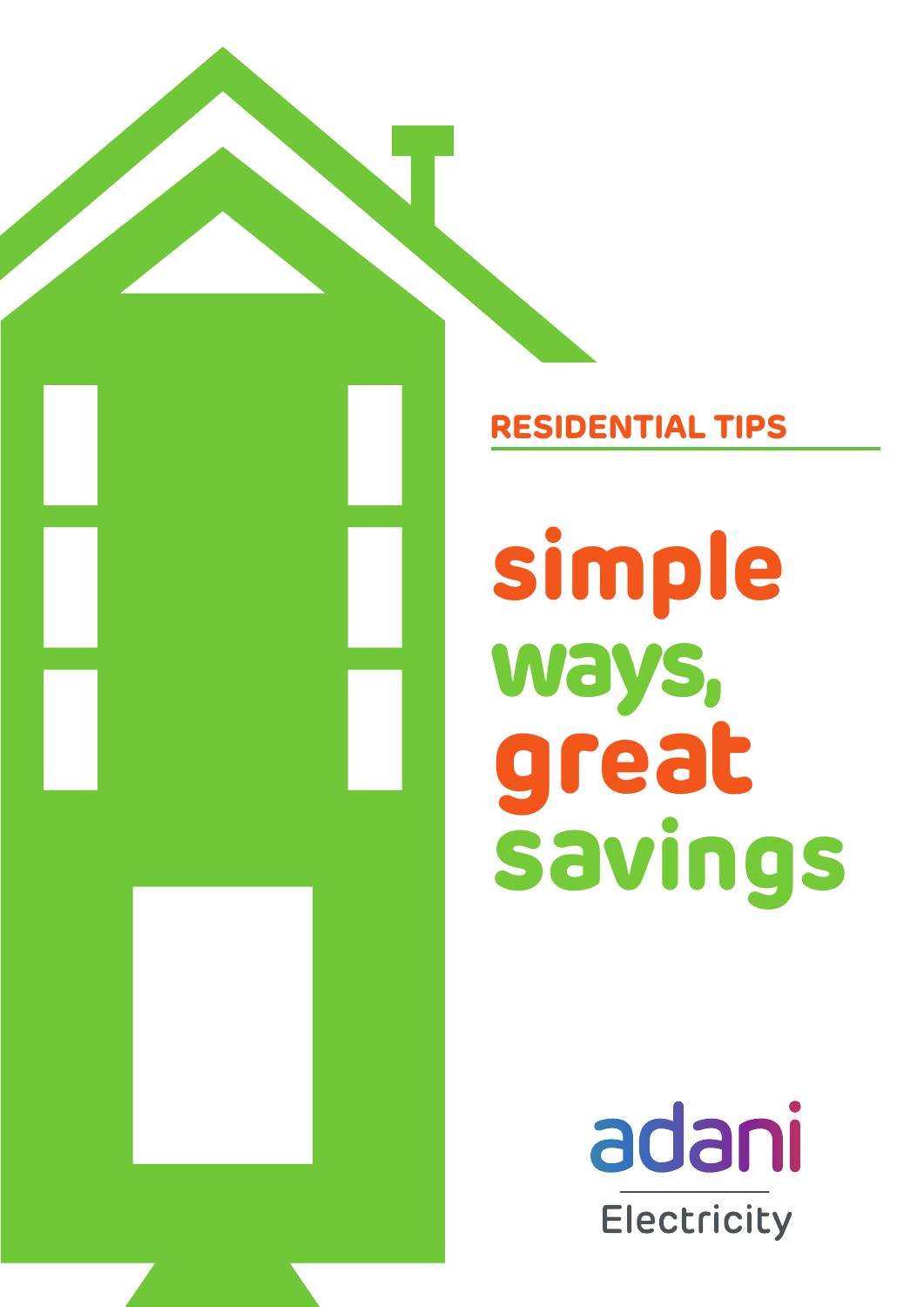#### **Check the suggestions to minimizing the Light Load**

- woke moximum ose or nacarar<br>daylight. Add a skylight to bring more Make maximum use of natural sunshine to dark areas.
- � While decorating your home, keep illumination in mind. Light coloured walls and ceilings reflect more light, making the room brighter.
- > Make sure your everyone at home turns off all lights while leaving the room.
- When decorating your home, install clean lighting fixtures, lampshades and reflectors. A cleaner lamp gives a brighter output.
- > If you are using multi-bulb fixtures, use lower wattage bulbs and save energy.

# **REFRIGERATORS**

- > Install motion-sensors for outside lighting. They turn the lights off when there is no motion and hence are ideal for passages, corridors and porch lighting.
- You can also use solar powered lights for outdoor lighting.
- You can change the light intensity by using dimmers that automatically detect and prevent energy wastage.
- Use task lighting instead of illuminating the whole room.
- Replace conventional lighting fixtures with EE ones. You can refer to the replacement chart to decide the right replacement for your home lighting.



## **Check the suggestions to minimizing the refrigerator load**

- � installed in a well ventilated room. > Always ensure the refrigerator is
- $\rightarrow$ The refrigerator should not be near � heat sources like heating equipment, windows, gas stoves, ovens etc
- $\geq$  Keep at least a 6 inches gap between walls and the refrigerator for circulation of air. This improves the cooling efficiency.
- Change temperature setting according to the seasons
- > Keep 'automatic Ice maker' in OFF mode. Whenever required turn it on.
- > Avoid frequent opening of refrigerator. Do not keep refrigerator door open for a long time.
- > Allow hot foods to cool before placing them in the refrigerator.
- Cover liquids and wrap foods stored in the fridge. Uncovered foods release moisture, which puts a load on the compressor.
- > Defrost single door refrigerators at regular intervals.
- > Clean the door gasket and sealing surface regularly.
- Clean your refrigerator's coils (back) and air intake grill (below the doors) regularly.
- When buying a new fridge, look for the energy efficient star labelled Refrigerator. More the stars in red, more the efficiency and less the electricity consumption.
- > To find more about energy efficient air fridges, please visit the website of Bureau of Energy Efficiency (BEE) at http:// www.bee-india.nic.in/
- Look for the capacity appropriate for your requirement.



## **Check the suggestions to minimizing the washing machine Load**

- � requirement depending upon your > Choose the capacity as per your family size, frequency of using the washing machine etc.
- � Do not run the machine for multiple half loads. Instead use it for full loads only. The machine uses same amount of Electricity for half loads and full loads.
- > Run Cold Water washing cycles instead of hot water cycles. It saves

upto 90% of energy that is otherwise used by the machine to heat up the water.

- Always switch off Washing Machine from the "plug point switch" as a safety precaution and to prevent any "Stand-by Power Loss".
- > Dry your clothes under sun or in natural air instead of drying them in the Washing Machine. It saves the power otherwise being used for the Drying cycle.
- > Help the utility to control peak power demand by using non essential appliances before 10am or after 9pm

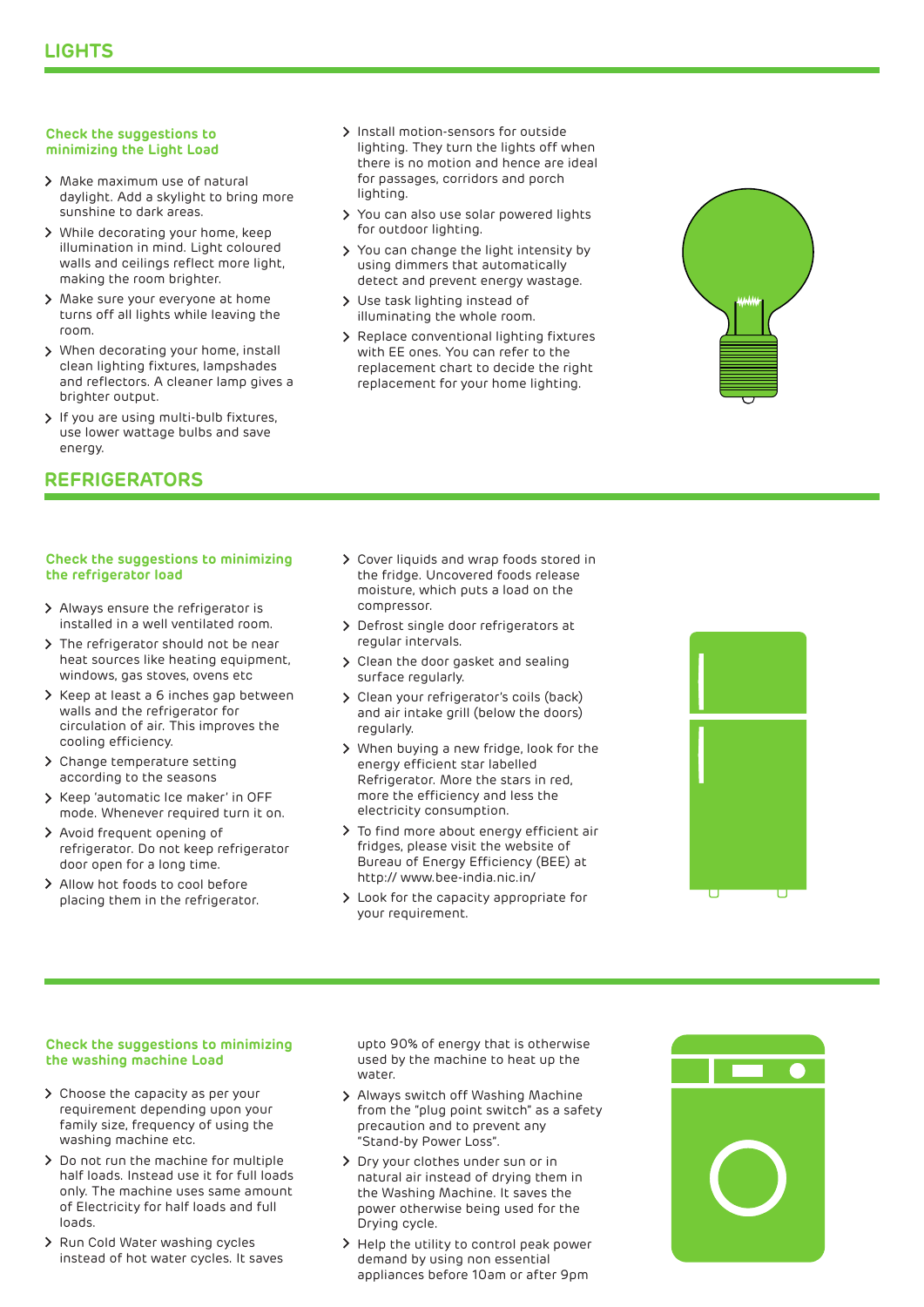

## **Check the suggestions to minimizing the air conditioning load**

- � installation, maintenance, and repairs > Allow adequate space for the of AC system.
- Place the condensing unit in a shady spot.
- > Get the installation done by authorised professional personnel observing manufacturer's instructions.
- > Use fan in stead of air conditioners whenever possible. They use much less energy.
- � low as costs you additional power. > Do not set temperature setting too 24°C is comfortable for human body and is recommended.
- � Keep the room doors, windows and vents tightly shut when Air Conditioner is running, to prevent leakage of cooled air.
- > Check the air conditioner settings. Make sure the 'fresh air' vent is closed. Open this vent once everyday for fresh air intake.
- > Draw the curtains and drapes of the room during summer months to prevent solar heat gain.
- Clean the air conditioner filter every month.
- > Air conditioner condenser should be cleaned periodically by seeking professional help.
- � conditioner refrigerant every few > Recycle or recharge the air years by seeking professional help.
- � If your air conditioner is not giving desired output, consider replacing it with a new Energy Efficient air conditioner.
- > Look for the energy efficient BEE Star labeled air conditioner. More the stars in Red, more the EER (Energy Efficiency Ratio) and lesser the energy consumption.
- Use the ceiling fan along with the AC to increase the the circulation of cool air and to enhance the cooling effect.
- > If wish to know more about energy efficient air conditioners visit the website of Bureau of Energy Efficiency (BEE) at www.bee-india.nic.in

## **WATER HEATERS**

## **Check the suggestions to minimizing the Water Heaters Load**

- are going to use the heated water. > Turn ON water heaters only when you
- � buckets. Turn off the water taps in > Avoid overflow of hot water through wash-basin and shower when not in use even for a short time.
- > Repair leakages in the water heater connectors and water taps immediately.
- > Do not keep the storage type water heater 'ON' once your hot water requirement is over to avoid any standby heat loss.
- � in-built thermostat to control the Always use water heaters with temperature of water.
- � Carry out periodic maintenance to check the electrical connections, heating element and thermostat operation periodically.
- > Keep the thermostat setting for water heaters to lower temperature for saving energy. The factory setting for thermostat is usually set at higher temperature around 60oC. A setting of 40-50oC is usually recommended.
- Use geysers with 'Seasonal Selection' control to optimize the energy consumption as per season.
- > Choose from the Storage type (boiler) or Instant water heater depending upon your family size and requirement of hot water.
- For your next purchase pick BEE star labeled water heater. More the stars in RED, more the savings.
- > Use Gas water heaters or Solar water heaters in place of electrical ones
- $\mathbf{\Sigma}$ Solar water heaters also produce hot water during rainy season and winter.